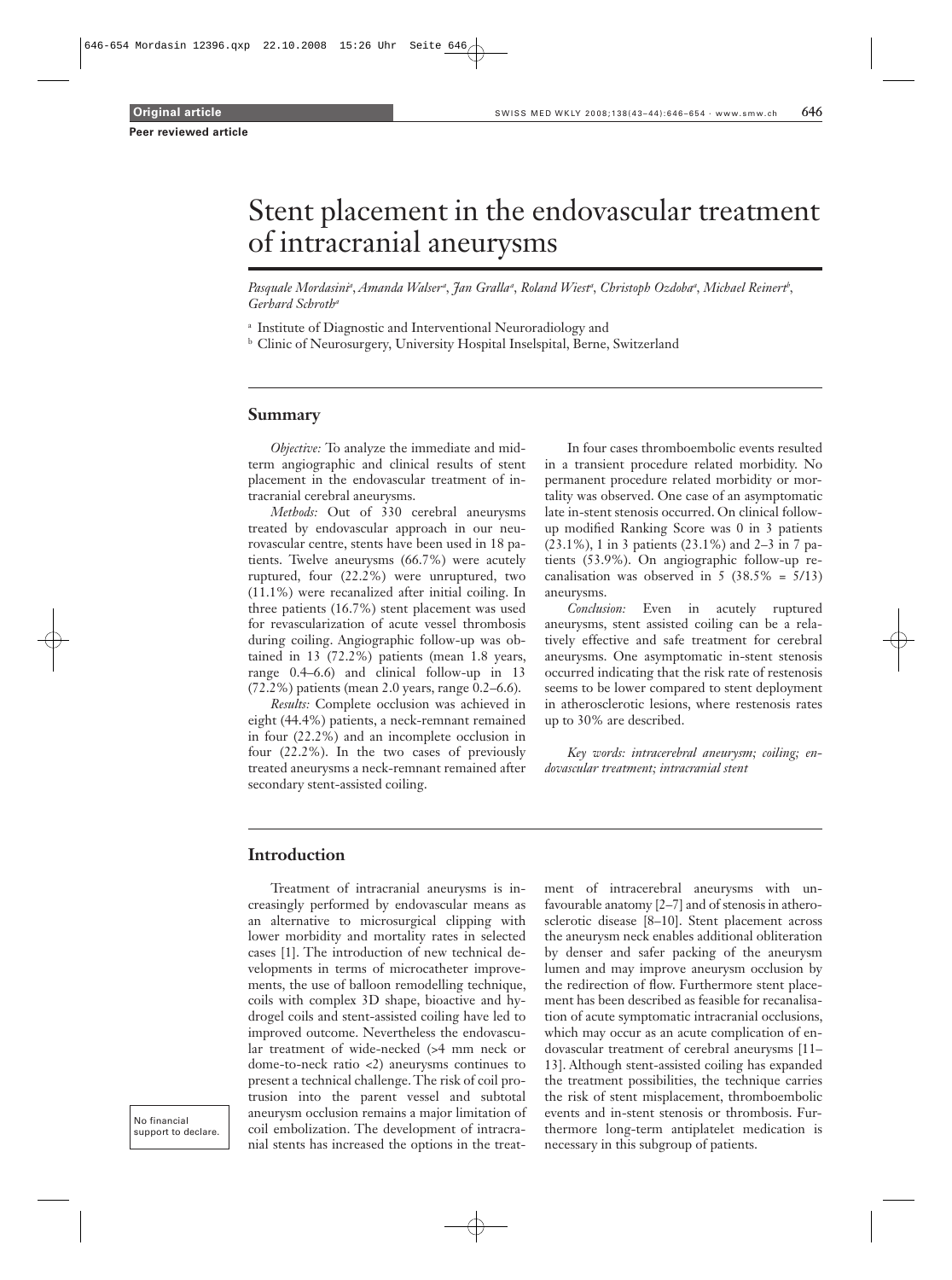The purpose of this study was to evaluate our single centre experience and mid-term imaging and clinical results of stent-assisted endovascular coil embolization of intracranial aneurysms.

# **Clinical material and methods**

## **Patient population**

We conducted a retrospective review of medical records and angiographies of patients who underwent endovascular stent placement and coiling for intracranial cerebral aneurysms between March 2001 and November 2007. Anatomical and clinical analysis was carried out on 18 consecutive patients. The patients were selected for endovascular treatment after assessment by the referring neurosurgeon and the interventional neuroradiologist. There were 8 (44.4%) women and 10 (55.6%) men with a mean age of 57.2 years (range from 37 to 81 years). At the time of stent treatment 12 (66.7%) aneurysms were acutely ruptured, 4 (22.2%) unruptured and 2 (11.1%) aneurysms were unruptured recanalised or incompletely occluded after previously being treated using coils only.

Five patients with unruptured aneurysms were symptomatic due to cranial nerve palsy, chronic headache or transient ischaemic attacks due to thromboembolism from large partially thrombosed aneurysms. Initial clinical grading was performed according to the Hunt-Hess grading scale [14] and the World Federation of Neurosurgical Societies grade (WFNS) [15]. Patient data are summarised in table 1.

# **Procedure**

Conventional cerebral catheter angiography was performed using a biplane digital subtraction neuroangiography (DSA) (Angio G-ring CAS 500, Toshiba, Tokio, Japan). Image data was stored and revaluated using the PACS system. All patients received general anaesthesia. The continuous flush of catheters and devices con-

tained 5000 IU heparin per 1000 ml normal saline, no additional anticoagulation with heparin bolus was administered during the interventions. Angiography was performed with non ionic contrast medium (Iopamiro 300 Bracco, Milano, Italy). Depending on the size of the aneurysm to be treated, normally an Exel-SL 10 or 14 microcatheter (Boston Scientific/Target) was used. The microcatheter was placed coaxially through a 6-F guide catheter (Envoy, Cordis Neurovascular; or Guider, Boston Scientific/Target). By using magnified fluoroscopy and digital biplane road mapping, the microcatheter was navigated into the cerebral vessel, distally from the neck of the aneurysm which was passed with the aid of a 0.010- or 0.014-inch guide wire (Fas-Dasher; Boston Scientific/Target or Silver Speed, Medtronic MIS, Sunnyvale, CA). The microcatheter was exchanged over a long micro guide wire which was used to introduce the stent system. After delivery of the stent by bridging the neck of the aneurysm, the microcatheter was navigated through the mesh of the stent into the aneurysm and stent protected coiling was performed. In two patients, double microcatheter technique was used to avoid navigation of the microcatheter through the stent mesh; after introduction of the first microcatheter into the lumen of the aneurysm the stent was deployed secondarily. Applying this technique, the tip of the microcatheter in the lumen of the aneurysm can be stabilized during the coil application.

The intracranial stents deployed were 10 Neuroform stents (Boston Scientific/Target), 6 Wingspan stents (Boston Scientific/Target), one Jostent Graft Master (Ab-

| . . | Table<br>. .<br>۰.<br>× |  |  |
|-----|-------------------------|--|--|
|     |                         |  |  |

Patient data and aneurysm characteristics.

| Pat. no. | Age<br>(yr)/sex | <b>Clinical</b><br><b>Findings</b> | WFNS/<br>H&H | Location                       | <b>Size</b> | Previous<br>$\operatorname{\mathsf{Tr}}\nolimits$ |
|----------|-----------------|------------------------------------|--------------|--------------------------------|-------------|---------------------------------------------------|
| 1        | 65/m            | SAH                                | 2/2          | Vertebral                      | S           |                                                   |
| 2        | 65/f            | SAH                                | 1/1          | Basilar                        | S           |                                                   |
| 3        | 47/m            | diplopy                            | 1/0          | Basilar                        | L           |                                                   |
| 4        | 67/f            | incidental                         | 1/0          | ICA supraophthalmic            | S           |                                                   |
| 5        | 41/f            | SAH                                | 1/1          | Basilar tip                    | M           |                                                   |
| 6        | 81/m            | <b>SAH</b>                         | 1/2          | Acom                           | S           |                                                   |
| 7        | 68/f            | SAH                                | 4/4          | Basilar tip                    | M           |                                                   |
| 8        | 57/m            | <b>SAH</b>                         | 1/1          | ICA, anterior choroidal artery | M           |                                                   |
| 9        | 38/f            | <b>SAH</b>                         | 1/2          | Basilar                        | S           |                                                   |
| 10       | 81/f            | 6th CN palsy                       | 1/0          | <b>ICA</b> cavernous           | L           |                                                   |
| 11       | 50/m            | <b>SAH</b>                         | 3/2          | Acom                           | M           |                                                   |
| 12       | 37/m            | SAH                                | 4/4          | ICA supraophthalmic            | L           |                                                   |
| 13       | 49/f            | SAH                                | 1/2          | Acom                           | S           |                                                   |
| 14       | 63/m            | 3rd CN palsy                       | 5/0          | Basilar tip                    | L           | Coiling twice                                     |
| 15       | 49/m            | chronic headache                   | 1/0          | ICA, C1                        | L           | Coiling                                           |
| 16       | 57/f            | <b>SAH</b>                         | 1/2          | Acom                           | M           |                                                   |
| 17       | 60/m            | SAH                                | 1/2          | ACA, A2                        | S           |                                                   |
| 18       | 55/m            | past transient ischemic attack     | 1/0          | MCA, M1                        | L           | Wrapping                                          |

m: male; f: female; mo: month; SAH: subarachnoid haemorrhage; CN: cranial nerve; WFNS: World Federation of Neurological Surgeons grade; H&H: Hunt-Hess grading scale; mRS: modified Ranking Scale; ICA: internal carotid artery; Acom: anterior communicating artery; ACA: anterior cerebral artery; MCA: middle cerebral artery; PCA: posterior cerebral artery; S: small; M: medium; L: large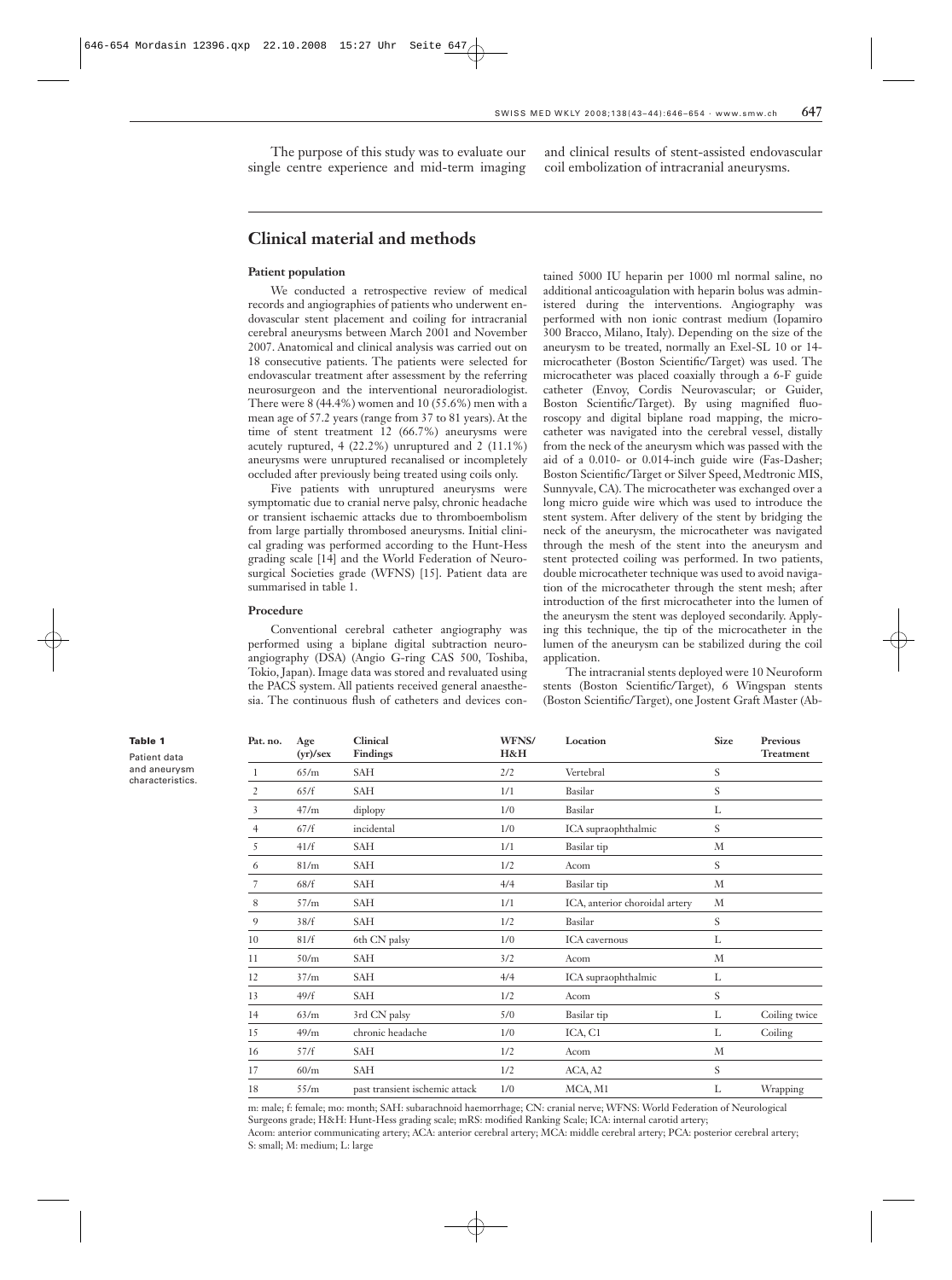bott) and one Medtronic AVE stent (Medtronic). Electrolytically detachable coils (GDC, Boston Scientific) were used in all aneurysms.

The anticoagulation/antiaggregation treatment was decided on a case by case basis and we did not follow a strict protocol. In patients presenting with SAH in the acute phase aspirin 300 mg was administered after stent deployment and coiling of the aneurysm, aspirin 100 mg/d immediately after the procedure and depending on the clinical course clopidogrel 75 mg/d was added. In nonacutely ruptured aneurysms, in whom stenting was not planned aspirin 300 mg/d was given intravenously during the intervention and clopidogrel 75 mg/d was added immediately after the procedure. After the treatment aspirin was given indefinitely and clopidogrel for three months.

## **Angiographic workup**

The aneurysms were classified by their size and neck width and were measured according to their longest axis on selective angiograms. Neck size has been shown to be a crucial determinant for successful endovascular occlusion [16]. The size of the neck was measured according to

the projection showing the widest neck. Aneurysm morphology and location is summarised in table 1.

The aneurysmal occlusion rate was evaluated and classified as described by Roy et al. [17]. First angiographic follow-up was routinely obtained after 3 to 6 months. Additional follow-up was obtained using DSA, magnet resonance angiography (MRA) with ultra short echo times [18] or CT angiography. The mean followup was 22 months. The changes observed on follow-up imaging were classified as unchanged with a similar degree of aneurysm occlusion rate and recanalised with an increase in the amount of contrast material filling the aneurysm compared with the immediate post treatment angiographic results or the latest follow-up imaging.

## **Clinical outcome measures**

Clinical outcome was assessed at hospital discharge using the modified Rankin Score (mRS) [19]. To determine the clinical outcome in addition to the latest clinical routine follow-up a questionnaire was sent to the patients that allowed calculation of the mRS based on the given answers.

# **Results**

#### **Immediate angiographic outcome**

Seven (38.9%) aneurysms were small (<7 mm), 5 (27.8%) were intermediate (7–12 mm) and 6 (33.3%) were large (>12 mm) with a range from 4.5 mm to 22 mm. Six (33.3%) aneurysms had small necks  $(54 \text{ mm})$ , whereas 12  $(66.7\%)$  had large necks (>4 mm). Eleven (61.1%) showed a dome/neck-ratio of  $\leq 2$ .

In 16 patients (88.9%) stent-assisted coil embolization was the first-line treatment. In two patients (11.1%) with a previously coiled large basilar tip aneurysm and a large ICA aneurysm, recanalisation was observed at follow-up and retreatment with stent-assistance was performed. In three patients (16.7%) endoluminal thrombus formation in the parent vessel occurred during coiling and stent placement was used for immediate recanalisation of the vessel and to facilitate further coil embolization.

Complete occlusion with primary stent-assisted coiling was achieved in 8 patients (44.4%), a neck-remnant in 4 (22.2%) and an incomplete occlusion in 4 (22.2%). In the two recanalised or incompletely occluded aneurysms additionally

#### **Case 1**

- A: Cerebral angiography of patient no 15 showing a large unruptured aneurysm of the left terminal ICA in anteroposterior view.
- B: Initial embolization result after coiling with neck remnant.
- C: Follow-up angiography performed after ten months showing recanalisation of the aneurysm neck.
- D: Stenting (arrows, stent markers) and coiling was performed in the same session.
- E/F: Anteroposterior and lateral view depicting the final embolization result with minimal residual perfusion of the medial aneurysm neck (arrow).

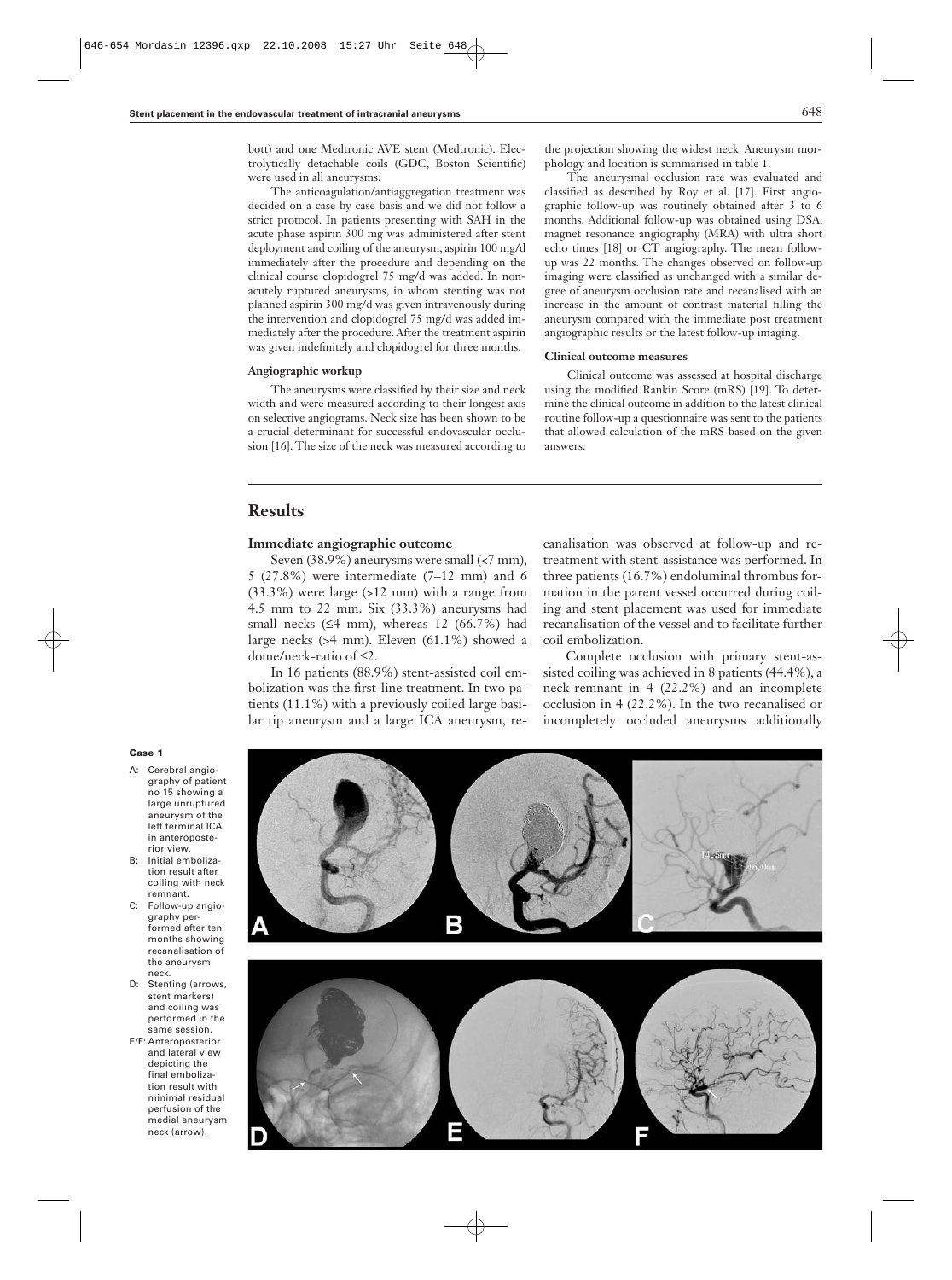treated with stent-assisted coiling a neck-remnant still remained.

Four  $(57.1\%)$  of the small aneurysms  $(<7$  mm) were completely obliterated and in 3 (42.9%) aneurysms a neck remnant was observed. Three (60.0%) of the intermediate aneurysms (7–12 mm) were completely occluded, 1 (20.0%) remained with a neck remnant and 1 (20.0%) was incompletely obliterated. One (16.7%) of the large aneurysms (>12 mm) showed complete occlusion, 2 (33.3%) had a neck remnant and 3 (50.0%) were incompletely occluded.

Three (50.0%) of the treated small-necked  $(54 \text{ mm})$  aneurysms were completely occluded and 3 (50.0%) had a neck remnant. Five (41.7%) of the wide necked (>4 mm) aneurysms showed complete occlusion, 3 (25.0%) had a neck remnant and 4 (33.3%) incomplete occlusion. Immediate imaging outcome is shown in table 2.

# **Intermediate angiographic outcome**

Follow-up imaging was obtained in 13 patients (72.2%). The mean imaging follow-up period was 1.8 years (range 0.4 to 6.6 years). Overall recanalisation was observed in  $5$  (38.5% =  $5/13$ ) aneurysms, while  $7 (53.8\% = 7/13)$  remained unchanged. Recanalisation was detected in 0% (0/7) of small aneurysm (<7 mm), 20.0% (1/5) of the intermediate aneurysms and in 66.7% (4/6) of the large aneurysms. Recanalisation was found in 14.3% (1/7) of dome/neck ratio  $\leq$  aneurysms and in  $66.7\%$  (4/6) of dome/neck ratio  $>2$ aneurysms.

Six (75.0%.) of the initially eight completely

#### **Table 2**

Clinical and imaging outcome.

| Occlusion<br>$\boldsymbol{0}$<br>79 mo, occlusion<br>79 mo<br>1<br>$\overline{2}$<br>$\overline{2}$<br>Neck remnant<br>6 mo, neck remnant<br>unchanged<br>$\overline{2}$<br>Thrombus formation with<br>Residual<br>20 mo, residual<br>3<br>Coiling,<br>30 mo,<br>$53 \text{ mo}$<br>diffusion restriction,<br>aneurysm increased<br>occlusion<br>residual<br>symptomatic transient<br>deficit, re-rupture and<br>need for re-coiling<br>Neck remnant<br>$\mathbf{1}$<br>39 mo, neck remnant<br>$50 \text{ mo}$<br>$\overline{4}$<br>decreased<br>Residual<br>$\overline{3}$<br>Asymptomatic diffusion<br>44 mo, residual<br>$50 \text{ mo}$<br>5<br>aneurysm increased<br>restriction<br>Occlusion<br>6<br>6<br>$\overline{7}$<br>Thrombus formation at<br>Occlusion<br>6<br>coiling, indication for stent<br>recanalisation,<br>asymptomatic PCA infarction<br>8<br>Asymptomatic thrombus<br>Neck remnant<br>6<br>formation<br>Occlusion<br>$\overline{3}$<br>9<br>Asymptomatic PCA infarction<br>9 mo, occlusion<br>$2 \text{ mo}$<br>$\overline{4}$<br>Inguinal haematoma<br>$20 \text{ mo}$<br>10<br>Occlusion<br>19mo, occlusion<br>requiring surgery,<br>asymptomatic in-stent<br>occlusion after six months<br>Occlusion<br>$\overline{4}$<br>Transient symptomatic<br>6 mo, occlusion<br>$18 \text{ mo}$<br>11<br>ischaemia G. cinguli | $\boldsymbol{0}$<br>$\mathbf{1}$<br>$\overline{2}$ |
|------------------------------------------------------------------------------------------------------------------------------------------------------------------------------------------------------------------------------------------------------------------------------------------------------------------------------------------------------------------------------------------------------------------------------------------------------------------------------------------------------------------------------------------------------------------------------------------------------------------------------------------------------------------------------------------------------------------------------------------------------------------------------------------------------------------------------------------------------------------------------------------------------------------------------------------------------------------------------------------------------------------------------------------------------------------------------------------------------------------------------------------------------------------------------------------------------------------------------------------------------------------------------------------------------------------------------------------------|----------------------------------------------------|
|                                                                                                                                                                                                                                                                                                                                                                                                                                                                                                                                                                                                                                                                                                                                                                                                                                                                                                                                                                                                                                                                                                                                                                                                                                                                                                                                                |                                                    |
|                                                                                                                                                                                                                                                                                                                                                                                                                                                                                                                                                                                                                                                                                                                                                                                                                                                                                                                                                                                                                                                                                                                                                                                                                                                                                                                                                |                                                    |
|                                                                                                                                                                                                                                                                                                                                                                                                                                                                                                                                                                                                                                                                                                                                                                                                                                                                                                                                                                                                                                                                                                                                                                                                                                                                                                                                                |                                                    |
|                                                                                                                                                                                                                                                                                                                                                                                                                                                                                                                                                                                                                                                                                                                                                                                                                                                                                                                                                                                                                                                                                                                                                                                                                                                                                                                                                |                                                    |
|                                                                                                                                                                                                                                                                                                                                                                                                                                                                                                                                                                                                                                                                                                                                                                                                                                                                                                                                                                                                                                                                                                                                                                                                                                                                                                                                                | $\overline{2}$                                     |
|                                                                                                                                                                                                                                                                                                                                                                                                                                                                                                                                                                                                                                                                                                                                                                                                                                                                                                                                                                                                                                                                                                                                                                                                                                                                                                                                                |                                                    |
|                                                                                                                                                                                                                                                                                                                                                                                                                                                                                                                                                                                                                                                                                                                                                                                                                                                                                                                                                                                                                                                                                                                                                                                                                                                                                                                                                |                                                    |
|                                                                                                                                                                                                                                                                                                                                                                                                                                                                                                                                                                                                                                                                                                                                                                                                                                                                                                                                                                                                                                                                                                                                                                                                                                                                                                                                                |                                                    |
|                                                                                                                                                                                                                                                                                                                                                                                                                                                                                                                                                                                                                                                                                                                                                                                                                                                                                                                                                                                                                                                                                                                                                                                                                                                                                                                                                | $\overline{0}$                                     |
|                                                                                                                                                                                                                                                                                                                                                                                                                                                                                                                                                                                                                                                                                                                                                                                                                                                                                                                                                                                                                                                                                                                                                                                                                                                                                                                                                | $\overline{2}$                                     |
|                                                                                                                                                                                                                                                                                                                                                                                                                                                                                                                                                                                                                                                                                                                                                                                                                                                                                                                                                                                                                                                                                                                                                                                                                                                                                                                                                | 3                                                  |
| Stent dislocation<br>Residual<br>6<br>12                                                                                                                                                                                                                                                                                                                                                                                                                                                                                                                                                                                                                                                                                                                                                                                                                                                                                                                                                                                                                                                                                                                                                                                                                                                                                                       |                                                    |
| $\overline{4}$<br>13<br>Thrombus formation at<br>Occlusion<br>9 <sub>mo</sub><br>6 mo, occlusion<br>coiling, indication for stent<br>recanalisation,<br>symptomatic transient<br>neurological deficit                                                                                                                                                                                                                                                                                                                                                                                                                                                                                                                                                                                                                                                                                                                                                                                                                                                                                                                                                                                                                                                                                                                                          | $\mathbf{1}$                                       |
| Recanalised coiled aneurysm,<br>Neck remnant<br>$\overline{2}$<br>14<br>9 mo, residual<br>9 <sub>mo</sub><br>at re-coiling thrombus<br>formation and indication<br>for stent recanalisation,<br>asymptomatic ischaemia                                                                                                                                                                                                                                                                                                                                                                                                                                                                                                                                                                                                                                                                                                                                                                                                                                                                                                                                                                                                                                                                                                                         | $\overline{2}$                                     |
| Neck remnant<br>$\,1$<br>5 mo, residual<br>15<br>$5 \text{ mo}$                                                                                                                                                                                                                                                                                                                                                                                                                                                                                                                                                                                                                                                                                                                                                                                                                                                                                                                                                                                                                                                                                                                                                                                                                                                                                | $\overline{2}$                                     |
| $\boldsymbol{0}$<br>Occlusion<br>6 mo, occlusion<br>16<br>6 <sub>mo</sub>                                                                                                                                                                                                                                                                                                                                                                                                                                                                                                                                                                                                                                                                                                                                                                                                                                                                                                                                                                                                                                                                                                                                                                                                                                                                      | $\mathbf{1}$                                       |
| Transient symptomatic<br>Neck remnant<br>$\overline{2}$<br>Scheduled<br>$5 \text{ mo}$<br>17<br>ischaemia                                                                                                                                                                                                                                                                                                                                                                                                                                                                                                                                                                                                                                                                                                                                                                                                                                                                                                                                                                                                                                                                                                                                                                                                                                      | $\overline{0}$                                     |
| $\overline{2}$<br>Residual<br>18<br>2 mo, residual increased<br>$5 \text{ mo}$                                                                                                                                                                                                                                                                                                                                                                                                                                                                                                                                                                                                                                                                                                                                                                                                                                                                                                                                                                                                                                                                                                                                                                                                                                                                 | $\overline{3}$                                     |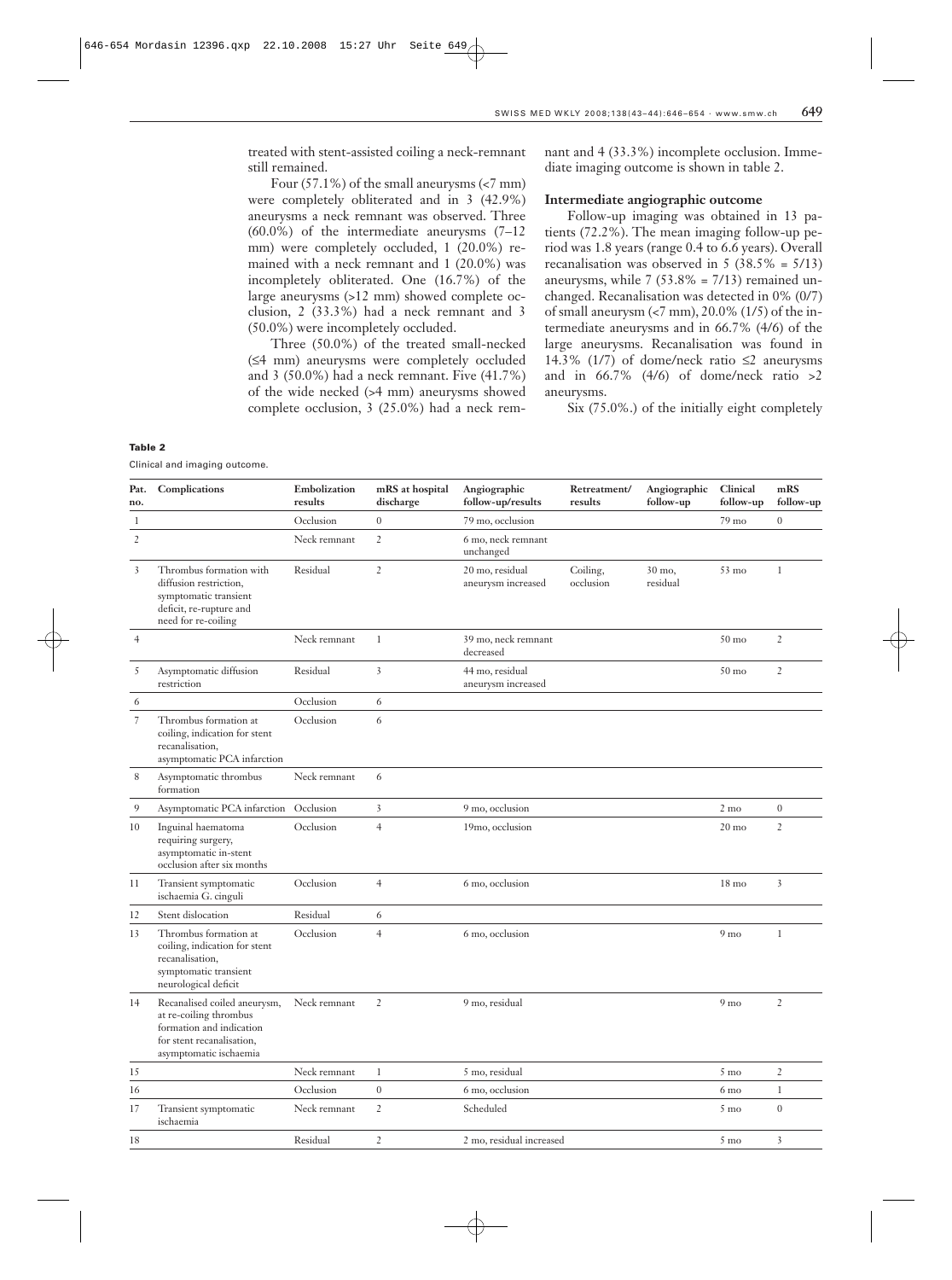## **Case 2**

A/B: Cerebral angiography of patient no 17 showing a 5x6 mm ventrally projecting aneurysm of the right anterior cerebral artery at the A3-segment involving the callosomarginal artery. Additionally three lobuli of the aneurysm are seen.

C/D: Lateral and anteroposterior view depicting the final embolization result (arrows, stent markers) with complete occlusion of the aneurysm and preserving of the callosomarginal and pericallosal artery.



occluded aneurysms remained stable during follow-up. Recanalisation of neck-remnants or residual aneurysms was observed in 50.0% (= 5/ 10), of which one needed retreatment due to aneurysm rupture. Follow-up imaging outcome is shown in table 2.

# **Immediate clinical outcome**

In the clinical course of all patients, including the acute SAH patients three (16.7%) showed no symptoms (mRS 0), 6 (33.3%) had no significant or slight disability (mRS 1 and 2), two (11.1%) were moderately disabled (mRS 3), three (16.7%) were moderately severely disabled (mRS 4), and four (22.2%) died (mRS 6). Overall, nine (50.0%) patients had excellent or good recovery (mRS 0 to 2) at hospital discharge (table 2).

# **Intermediate clinical outcome**

Clinical follow-up was achieved in 13 (72.2%) patients. The mean duration of the clinical follow-up was 2.0 years (range 2 to 79 months). 23.1% (3/13) of the patients achieved a mRS 0, 23.1% (3/13) a mRS 1, 38.5% (5/13) a mRS 2, and 15.4% (2/13) showed a mRS 3 at the latest clinical follow-up (table 2).

# **Procedure-related complications, morbidity and mortality**

In four patients (22.2%) asymptomatic ischaemia was found at post procedural imaging*,* detected mainly by diffusion weighted lesions in MRI. In four patients (22.2%) thromboembolic events were observed, but there was no permanent procedure-related morbidity. In one patient (5.6%) with a supraophthalmic ICA aneurysm stent dislocation in the ICA occurred, requiring the introduction of a second stent proximally to the first one to cover the neck of the aneurysm completely. In one patient a post procedural inguinal haematoma occurred, which required a surgical intervention.

There was one rupture of a treated aneurysm. This patient with a basilar tip aneurysm missed follow-up and suffered from a SAH Hunt-Hess Grade 2 22 months after the initial treatment due to compaction of the coils and revascularization of the lumen up to the dome of the aneurysm. He had to undergo an additional coiling procedure. The patient recovered fully after the rebleed and could return to work.

One late asymptomatic stent occlusion with retrograde occlusion of the ICA was detected by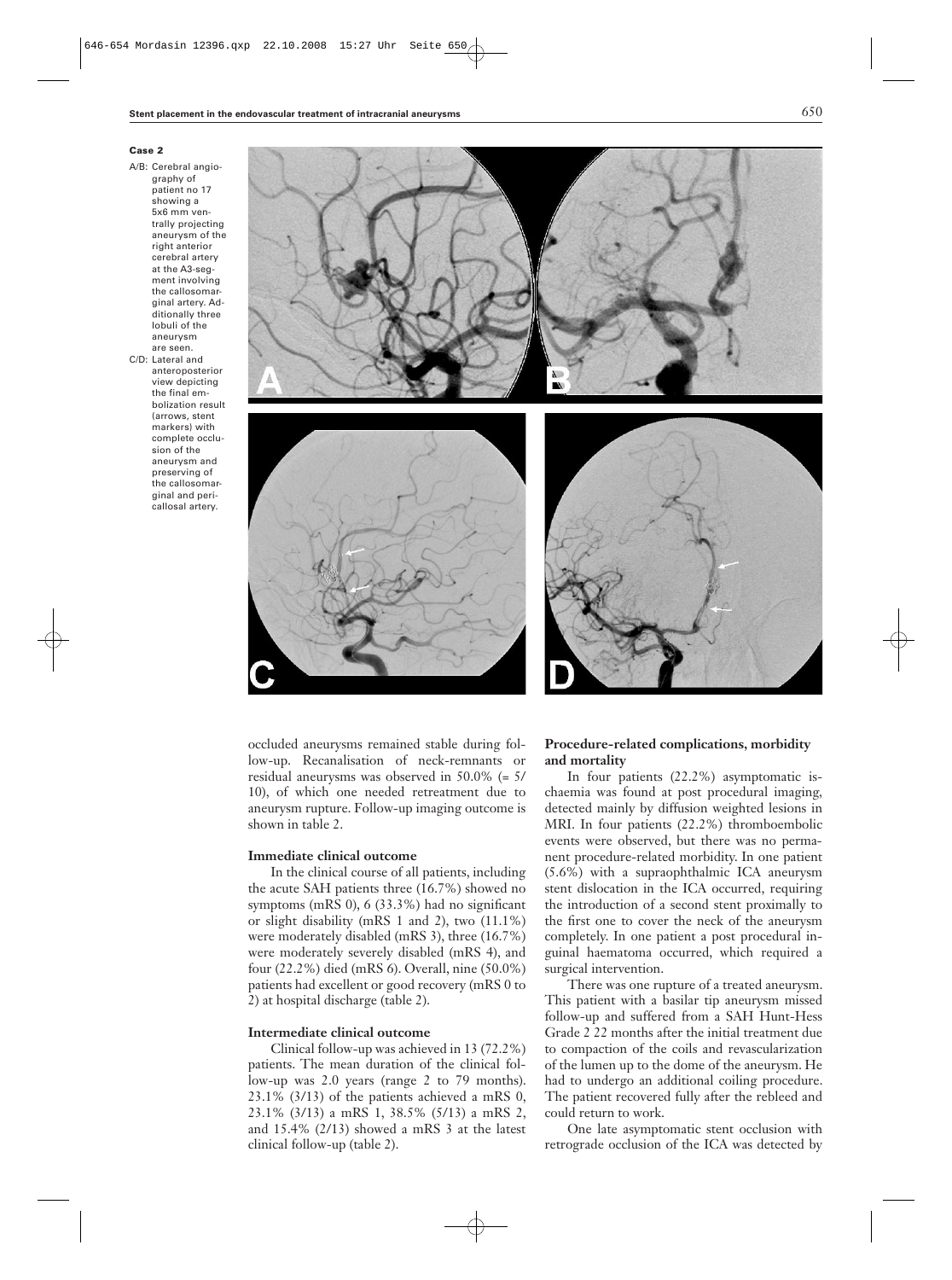control angiography six months after the treatment of a large cavernous ICA aneurysm. Collateralisation was seen over the anterior communicating artery from the left side. This patient was

already taking oral anticoagulation due to atrial fibrillation and remained clinically asymptomatic.

# **Discussion**

The treatment of intracranial aneurysms is increasingly performed by endovascular means, but wide-necked aneurysms continue to present a technical challenge. The risk of coil protrusion into the parent vessel, subtotal aneurysm occlusion and recanalisation of the aneurysm are still major limitations of image guided, endovascular treatment of cerebral aneurysms.

Following the introduction of new self-expandable stents for intracranial application several groups have reported the results of their series, for example, Neuroform stent [2, 3, 5–7, 20–26] (Boston Scientific/Target, Fremont, CA), the Cordis Enterprise stent [27] (Cordis Endovascular, Miami Lakes, FL), the Balt Leo stent [28–30] (Balt, Montmorency, France) or the Wingspan stent [9, 10] (Boston Scientific/Target, Fremont, CA). These flexible stents allow for better navigation in the tortuous intracranial vasculature. Although stent-assisted coiling has expanded the treatment possibilities, there is a potential for stent misplacement, thromboembolic events and the risk of long-term development of in-stent stenosis or thrombosis as well as the need for long-term antiplatelet medication.

The endovascular treatment of this selective subgroup of patients harbouring intracranial aneurysms is difficult and carries a higher interventional risk for complications than aneurysms with a less complex morphology, taking into account the lack of other suitable treatment alternatives. Furthermore, anticoagulation with heparin and premedication with platelet inhibitors in the setting of an acutely ruptured aneurysm is not possible due to the risk of rebleeding.

# **Stenting strategies**

Different stenting strategies regarding the time of stent deployment in relation to coiling are described in the literature, i. e., stenting before coiling, coiling before stenting and stenting alone. In most of the published series stenting is performed before coiling in the same session to avoid possible coil migration, to enable additional obliteration and denser packing of the aneurysm lumen and to protect branches that may be involved in the aneurysm neck [2, 3, 5, 21, 23, 25]. Rarely coiling in a second session as staged treatment is reported [2, 5–7].

Biondi et al. [6] predominantly used stenting after coiling in conjunction with the balloon remodelling technique when safe coil positioning could be obtained without initial stenting. In our institution primary stenting before coil embolization is performed. In one patient the stent was deployed secondarily after introduction of the first microcatheter into the lumen of the aneurysm in order to stabilize the tip of the microcatheter in the lumen of the aneurysm during the coil application afterwards.

In three patients in our series stent placement was not planned in advance and was decided during the procedure for immediate revascularization of a periprocedural thrombus formation and vessel occlusion. The principle and feasibility of stent placement for recanalisation of acute symptomatic



#### **Case 3**

A: Cerebral angiography of patient no 2 demonstrating a left laterally projecting 4x4 mm broad necked aneurysm of the basilar tip involving the PCA bilaterally and the left SCA. B: Deployment of a stent into the left P1 segment. C: Postembolization angiogram showing residual filling of the right aspect of the aneurysm neck in order not to risk compromise of the right P1 segment.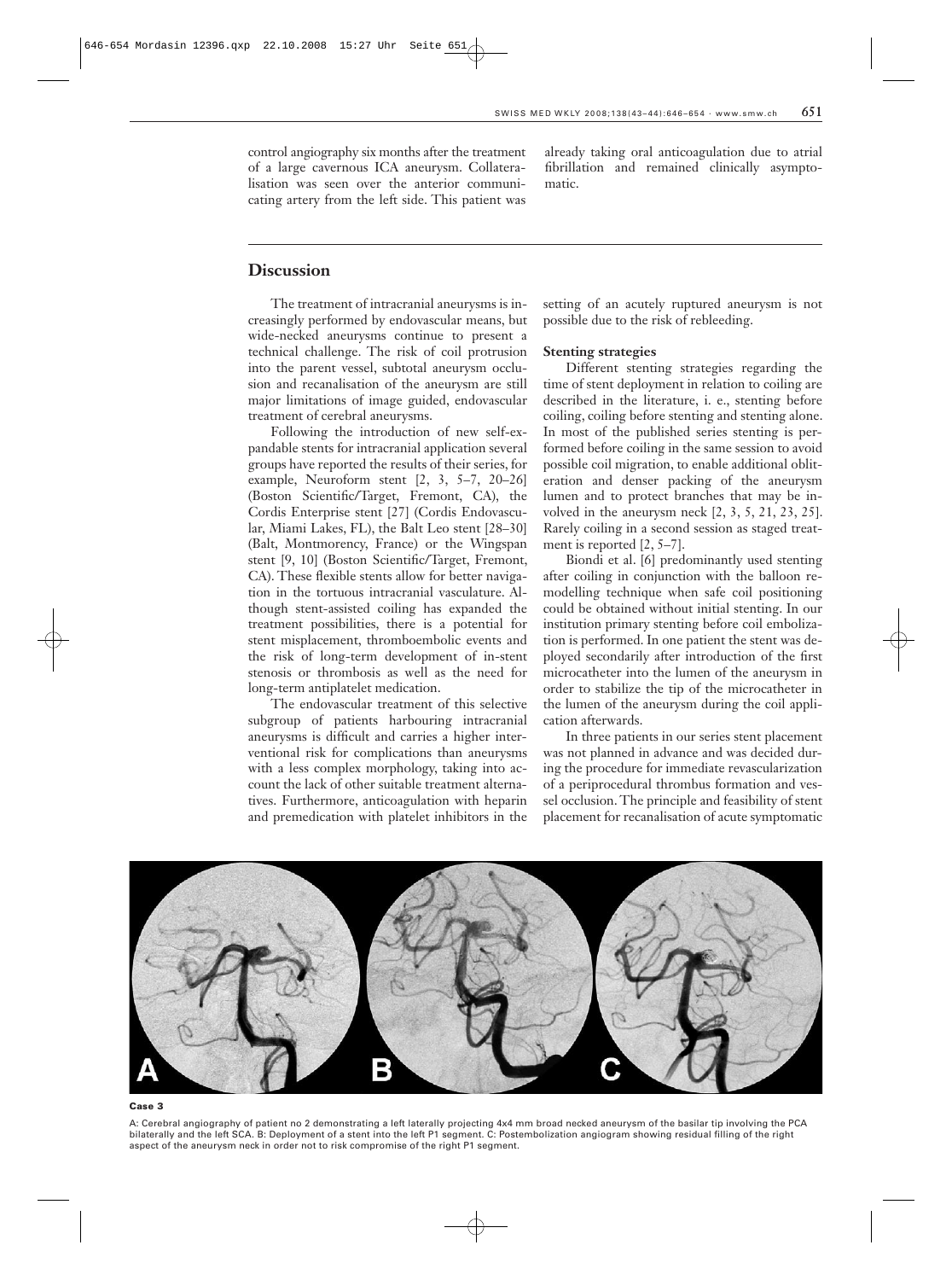intracranial occlusions has been described in the setting of acute stroke treatment [11–13]. In all patients revascularization could be achieved. Only one patient suffered from transient neurological symptoms after the intervention but recovered completely before hospital discharge.

## **Stent-related complications**

In our series the rate of transient procedurerelated neurological deficits was 22.2% (4/18), all of them due to periprocedural thromboembolism. Nevertheless, there was no permanent procedurerelated morbidity or mortality. In the literature morbidity rates range form 4.8 to 25% and mortality rates from 2.1 to 8.9% [2, 4–6, 21, 24, 31]. The most common adverse events reported are thromboembolic complications confirming the thrombogenicity of stent application [32, 33]. The principles of anticoagulation/antiaggregation in neuroendovascular procedures have been mostly extrapolated from interventional cardiology and stroke trials. Large multicentre trials to further examine the antithrombotic therapy in endovascular interventions are lacking. Therefore, we do not follow a strict protocol at our institution. Depending on the clinical context and the course of the intervention the decisions were taken on a case by case basis.

In our series there was no acute in-stent thrombosis, despite the fact that premedication could not be performed in the majority of patients due to the acute SAH and aspirin was the only immediate medication in the initial post procedural phase in these patients.

There was one case of asymptomatic stent dislocation into the ICA. Lylyk et al [5] reported a technical failure rate of 8% due to delivery difficulties in first generation Neuroform stents. Fiorella et al. [23] encountered technical problems with stent delivery and deployment in only 2 of 53 patients using the Neuroform2 delivery system.

There was one haemorrhagic complication that needed retreatment due to rupture of a previously symptomatic unruptured basilar tip aneurysm 22 months after treatment. This patient, however, missed follow-up and had regrowth of the aneurysm with perfusion from the broad neck to the dome due to massive compaction of the coils.

A total of six patients underwent additional surgical treatment after the endovascular coiling. One patient received external ventricular drainage (EVD) only, three patients received EVD and VP-Shunt, one patient only VP-Shunt and one patient underwent decompressive craniotomy due to generalized brain oedema. There were no surgical complications or special difficulties due to abnormal intraoperative bleeding reported during the operations. The results of our series showed that thromboembolic complications of stenting and coiling in patients in the acute phase of SAH with ruptured aneurysms are

more frequent than bleeding complications. A finding that may advocate for a more aggressive antithrombotic therapy but which still lacks clear clinical evidence.

## **Angiographic results and follow-up**

Follow-up imaging showed recanalisation in 25.0% (2/8) of initially completely occluded aneurysms and 50.0% (5/10) of neck-remnants or residual aneurysms resulting in an overall recanalisation rate of 38.5%. Recanalisation from neck remnants to residual aneurysms was observed in 28%. The follow-up in aneurysms after treatment with stent implantation with a mean of 22 months (range 2–79 months) is the longest observation period reported so far. Recanalisation was found in 14.3% (1/7) of dome/neck ratio  $\leq$  aneurysms and in  $66.7\%$  (4/6) of dome/neck ratio >2 aneurysms.

Fiorella et al. [23] reported 23% of recanalisation in 3–6 month follow-up with 52% showing progressive thrombosis, 25% showed no change. Biondi et al. [6] reported a mean follow-up of 9 months (range 3 to 24 months). Initially occluded aneurysms remained occluded and 36% of neck remnants and 33% of residual aneurysms progressed to complete occlusion. Recanalisation to residual aneurysms was observed in 28% of the neck remnants.

## **Clinical results and follow-up**

Clinical follow-up with a mean duration of 24 months showed excellent or good outcome  $(mRS 0-2)$  in 11 (84.6% = 11/13) patients and two patients achieved a mRS of 3. The one patient with rupture of a treated aneurysm recovered completely to the previous condition and returned to work. This good clinical mid-term results of patients who survived the initial SAH may indicate that endovascular stent application is relatively safe and well tolerable treatment option for otherwise difficult to treat intracranial aneurysms.

# **In-stent stenosis/thrombosis in aneurysm stenting compared to restenosis in atherosclerotic cerebrovascular disease**

In-stent stenosis or thrombosis is a known complication of angioplasty and stenting for symptomatic atheromatous disease. However, there are only a few studies reporting long-term results after stenting of intracranial vessels in atheromatous cerebrovascular disease and for the treatment of cerebral aneurysms.

The wingspan study [9], examining medically refractory intracranial atherosclerotic stenosis, reported a rate of in-stent stenosis of 7.5% after 6 months. Levy et al. [10] reported on the treatment for symptomatic intracranial atheromatous disease and found a rate of in-stent stenosis of 29.7% and an additionally 4.8% of in-stent thrombosis after an average of 5.9 months. Endothelian disruption and denudation of the vascular wall during stenting in the absence of a func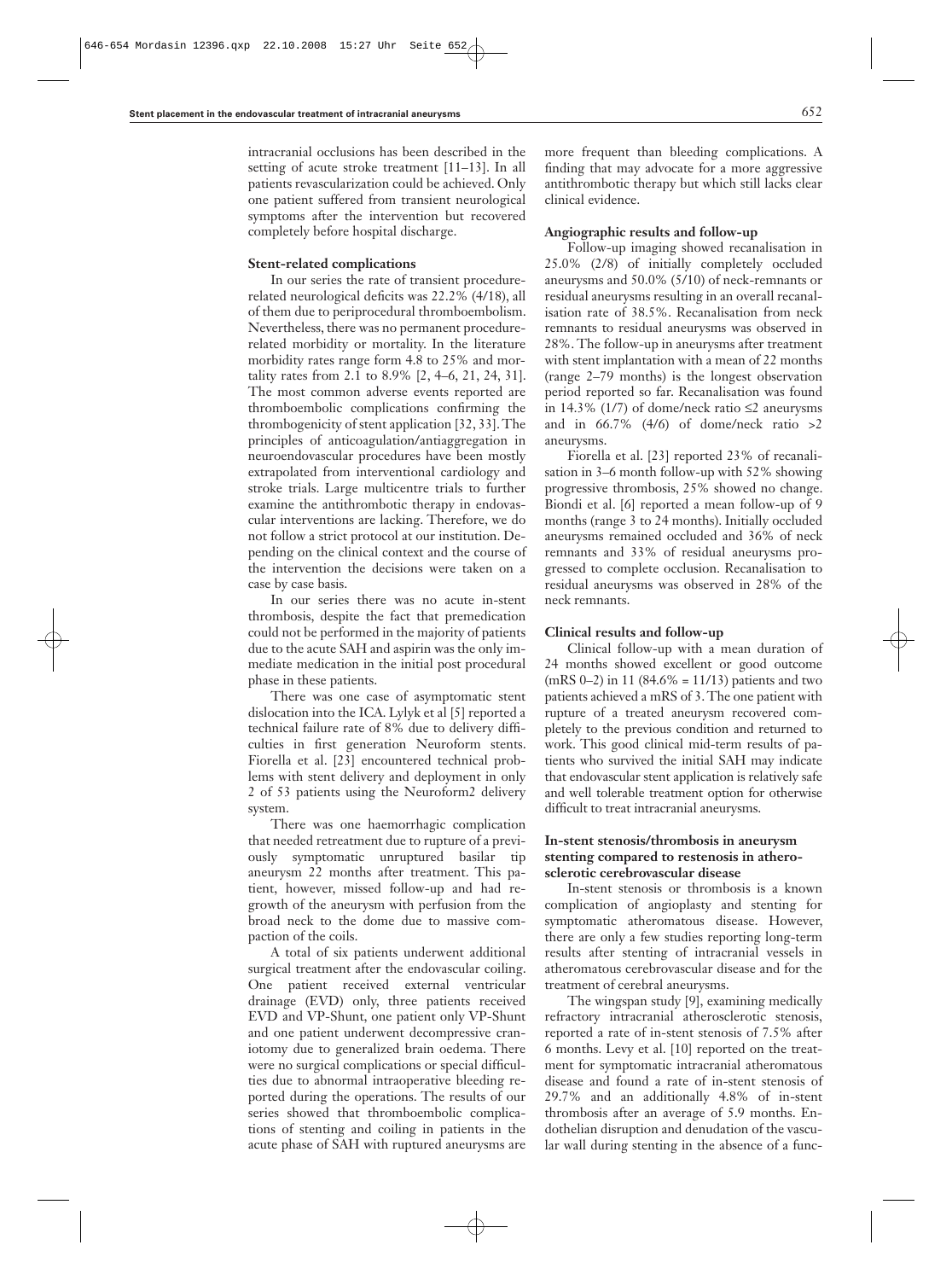tional endothelium in an atheromatous vessel resulting in neointimal tissue formation may play an important role. This reaction is mediated by proliferation and activation of regional smooth muscle cells. A peak of in-stent stenosis is observed between 3 to 6 months after the treatment [34].

It is not known if similar endothelial reactions may also occur after stent placement as a neck bridging device for the treatment of broad neck aneurysms covering the adjacent normal vessel wall. There are even less reports on the incidence and natural history for late in-stent stenosis or thrombosis after stent-assisted coiling of cerebral aneurysms. Biondi et al. [6] reported one (2.4%) asymptomatic stenosis of the parent artery in 42 patients occurring during the initial treatment that could still be observed on follow-up angiography and was successfully treated by angioplasty. In this study with a follow-up ranging from 3 to 24 months no delayed in-stent stenosis was observed. Lylyk et al. [5] observed a progressive thrombosis in one (2%) of 50 patients. Fiorella et al. [24] reported a 5.8% rate (9 of 156 patients) of delayed moderate to severe (>50%) in-stent stenosis after 2 to 9 months, of which two patients needed retreatment to control ischaemic symptoms. Four patients demonstrated either partial or total resolution of the stenosis after 14 to 17 months. Based on these findings a conservative approach in patients with asymptomatic stenosis consisting of continuation or reinstitution of double antiplatelet therapy, close clinical control and follow-up imaging is recommended by the authors.

In our series there was no in-stent thrombosis in the early post treatment phase and only one

asymptomatic late in-stent occlusion after six months, which showed partial resolution at further follow-up examinations. The review of these results indicate that an in-stent stenosis or thrombosis in the treatment of intracranial aneurysms may be less common than in the treatment for atherosclerotic cerebrovascular disease. This may be caused by the deployment of very low radial force self-expanding stents in a nonstenotic, nonatheromatous cerebral vessel compared to the use of angioplasty or balloon-mounted stents in atherosclerotic disease.

## **Conclusion**

In our series, stent-assisted coiling was an effective and relatively safe technique for the treatment of broad neck intracranial aneurysms. However the recanalisation rate for these difficult to treat intracranial aneurysms still remains high. Therefore imaging follow-up is mandatory. The risk of delayed in-stent stenosis or thrombosis seems to be lower compared to stent deployment in atherosclerotic lesions. Further studies concerning the long-term durability of stent-assisted coiling and stent tolerance are necessary.

*Correspondence: Prof. Gerhard Schroth University of Berne - Inselspital Institute of Diagnostic and Interventional Neuroradiology Freiburgstrasse 10 CH-3010 Berne Switzerland E-Mail: gerhard.schroth@insel.ch*

# **References**

- 1 Molyneux A, Kerr R, Stratton I, et al. International Subarachnoid Aneurysm Trial (ISAT) of neurosurgical clipping versus endovascular coiling in 2143 patients with ruptured intracranial aneurysms: a randomized trial. J Stroke Cerebrovasc Dis. 2002;11:304–14.
- 2 Akpek S, Arat A, Morsi H, Klucznick RP, Strother CM, Mawad ME. Self-expandable stent-assisted coiling of wide-necked intracranial aneurysms: a single-centre experience. AJNR Am J Neuroradiol. 2005;26:1223–31.
- 3 Alfke K, Straube T, Dorner L, Mehdorn HM, Jansen O. Treatment of intracranial broad-neck aneurysms with a new self-expanding stent and coil embolization. AJNR Am J Neuroradiol. 2004;25:584–91.
- 4 Han PP, Albuquerque FC, Ponce FA, et al. Percutaneous intracranial stent placement for aneurysms. J Neurosurg. 2003; 99:23–30.
- 5 Lylyk P, Ferrario A, Pasbon B, Miranda C, Doroszuk G. Buenos Aires experience with the Neuroform self-expanding stent for the treatment of intracranial aneurysms. J Neurosurg. 2005; 102:235–41.
- 6 Biondi A, Janardhan V, Katz JM, Salvaggio K, Riina HA, Gobin YP. Neuroform stent-assisted coil embolization of wide-neck intracranial aneurysms: strategies in stent deployment and midterm follow-up. Neurosurgery. 2007;61:460–8.
- 7 Howington JU, Hanel RA, Harrigan MR, Levy EI, Guterman LR, Hopkins LN. The Neuroform stent, the first micro-

catheter-delivered stent for use in the intracranial circulation. Neurosurgery. 2004;54:2–5.

- 8 Fiorella D, Levy EI, Turk AS, et al. US multicentre experience with the wingspan stent system for the treatment of intracranial atheromatous disease: periprocedural results. Stroke. 2007;38: 881–7.
- 9 Bose A, Hartmann M, Henkes H, et al. A novel, self-expanding, nitinol stent in medically refractory intracranial atherosclerotic stenoses: the Wingspan study. Stroke. 2007;38:1531–7.
- 10 Levy EI, Turk AS, Albuquerque FC, et al. Wingspan in-stent restenosis and thrombosis: incidence, clinical presentation, and management. Neurosurgery. 2007;61:644–50.
- 11 Levy EI, Mehta R, Gupta R, et al. Self-expanding stents for recanalisation of acute cerebrovascular occlusions. AJNR Am J Neuroradiol. 2007;28:816–22.
- 12 Levy EI, Ecker RD, Horowitz MB, et al. Stent-assisted intracranial recanalisation for acute stroke: early results. Neurosurgery. 2006;58:458-63.
- 13 Gupta R, Jovin TG, Tayal A, Horowitz MB. Urgent stenting of the M2 (superior) division of the middle cerebral artery after systemic thrombolysis in acute stroke. AJNR Am J Neuroradiol. 2006;27:521–3.
- 14 Hunt WE, Hess RM. Surgical risk as related to time of intervention in the repair of intracranial aneurysms. J Neurosurg. 1968;28:14–20.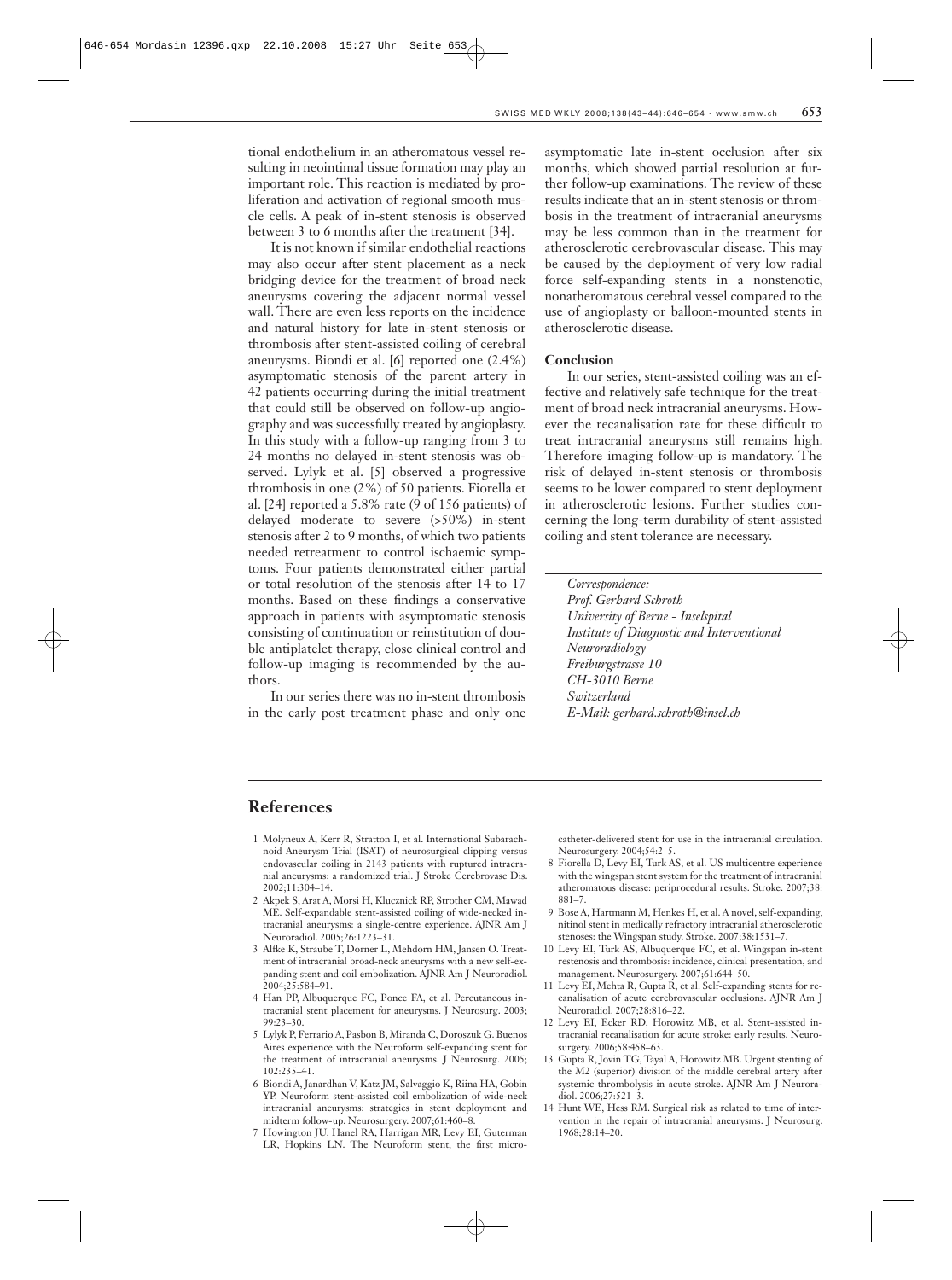- 15 Teasdale GM, Drake CG, Hunt W, et al. A universal subarachnoid hemorrhage scale: report of a committee of the World Federation of Neurosurgical Societies. J Neurol Neurosurg Psychiatry. 1988;51:1457.
- 16 Fernandez ZA, Guglielmi G, Vinuela F, Duckwiler GR. Endovascular occlusion of intracranial aneurysms with electrically detachable coils: correlation of aneurysm neck size and treatment results. AJNR Am J Neuroradiol. 1994;15:815–20.
- 17 Roy D, Milot G, Raymond J. Endovascular treatment of unruptured aneurysms. Stroke. 2001;32:1998–2004.
- 18 Gonner F, Heid O, Remonda L, et al. MR angiography with ultra short echo time in cerebral aneurysms treated with Guglielmi detachable coils. AJNR Am J Neuroradiol. 1998;19: 1324–8.
- 19 Bonita R, Beaglehole R. Recovery of motor function after stroke. Stroke. 1988;19:1497–500
- 20 Wanke I, Doerfler A, Schoch B, Stolke D, Forsting M. Treatment of wide-necked intracranial aneurysms with a self-expanding stent system: initial clinical experience. AJNR Am J Neuroradiol. 2003;24:1192–9.
- 21 Benitez RP, Silva MT, Klem J, Veznedaroglu E, Rosenwasser RH. Endovascular occlusion of wide-necked aneurysms with a new intracranial microstent (Neuroform) and detachable coils. Neurosurgery. 2004;54:1359–67.
- 22 Fiorella D, Albuquerque FC, Han P, McDougall CG. Preliminary experience using the Neuroform stent for the treatment of cerebral aneurysms. Neurosurgery. 2004;54:6–16.
- 23 Fiorella D, Albuquerque FC, Deshmukh VR, McDougall CG. Usefulness of the Neuroform stent for the treatment of cerebral aneurysms: results at initial (3–6-mo) follow-up. Neurosurgery. 2005;56:1191–201.
- 24 Fiorella D, Albuquerque FC, Woo H, Rasmussen PA, Masaryk TJ, McDougall CG. Neuroform in-stent stenosis: incidence, natural history, and treatment strategies. Neurosurgery. 2006; 59:34–42.
- 25 Lee YJ, Kim DJ, Suh SH, Lee SK, Kim J, Kim DI. Stent-assisted coil embolization of intracranial wide-necked aneurysms. Neuroradiology. 2005;47:680–9.
- 26 Sani S, Jobe KW, Lopes DK. Treatment of wide-necked cerebral aneurysms with the Neuroform2 Treo stent. A prospective 6-month study. Neurosurg Focus. 2005;18:E4.
- 27 Higashida RT, Halbach VV, Dowd CF, Juravsky L, Meagher S. Initial clinical experience with a new self-expanding nitinol stent for the treatment of intracranial cerebral aneurysms: the Cordis Enterprise stent. AJNR Am J Neuroradiol. 2005;26: 1751–6.
- 28 Pumar JM, Blanco M, Vazquez F, Castineira JA, Guimaraens L, Garcia-Allut A. Preliminary experience with Leo self-expanding stent for the treatment of intracranial aneurysms. AJNR Am J Neuroradiol. 2005;26:2573–7.
- 29 Kis B, Weber W, Berlit P, Kuhne D. Elective treatment of saccular and broad-necked intracranial aneurysms using a closedcell nitinol stent (Leo). Neurosurgery. 2006;58:443–50.
- 30 Lubicz B, Leclerc X, Levivier M, et al. Retractable self-expandable stent for endovascular treatment of wide-necked intracranial aneurysms: preliminary experience. Neurosurgery. 2006; 58:451–7.
- 31 dos Santos Souza MP, Agid R, Willinsky RA, et al. Microstentassisted coiling for wide-necked intracranial aneurysms. Can J Neurol Sci. 2005;32:71–81.
- 32 Qureshi AI, Luft AR, Sharma M, Guterman LR, Hopkins LN. Prevention and treatment of thromboembolic and ischemic complications associated with endovascular procedures: Part I – Pathophysiological and pharmacological features. Neurosurgery. 2000;46:1344–59.
- 33 Qureshi AI, Luft AR, Sharma M, Guterman LR, Hopkins LN. Prevention and treatment of thromboembolic and ischemic complications associated with endovascular procedures: Part II – Clinical aspects and recommendations. Neurosurgery. 2000;46:1360–75.
- 34 Marks MP, Wojak JC, Al Ali F, et al. Angioplasty for symptomatic intracranial stenosis: clinical outcome. Stroke. 2006;37: 1016–20.